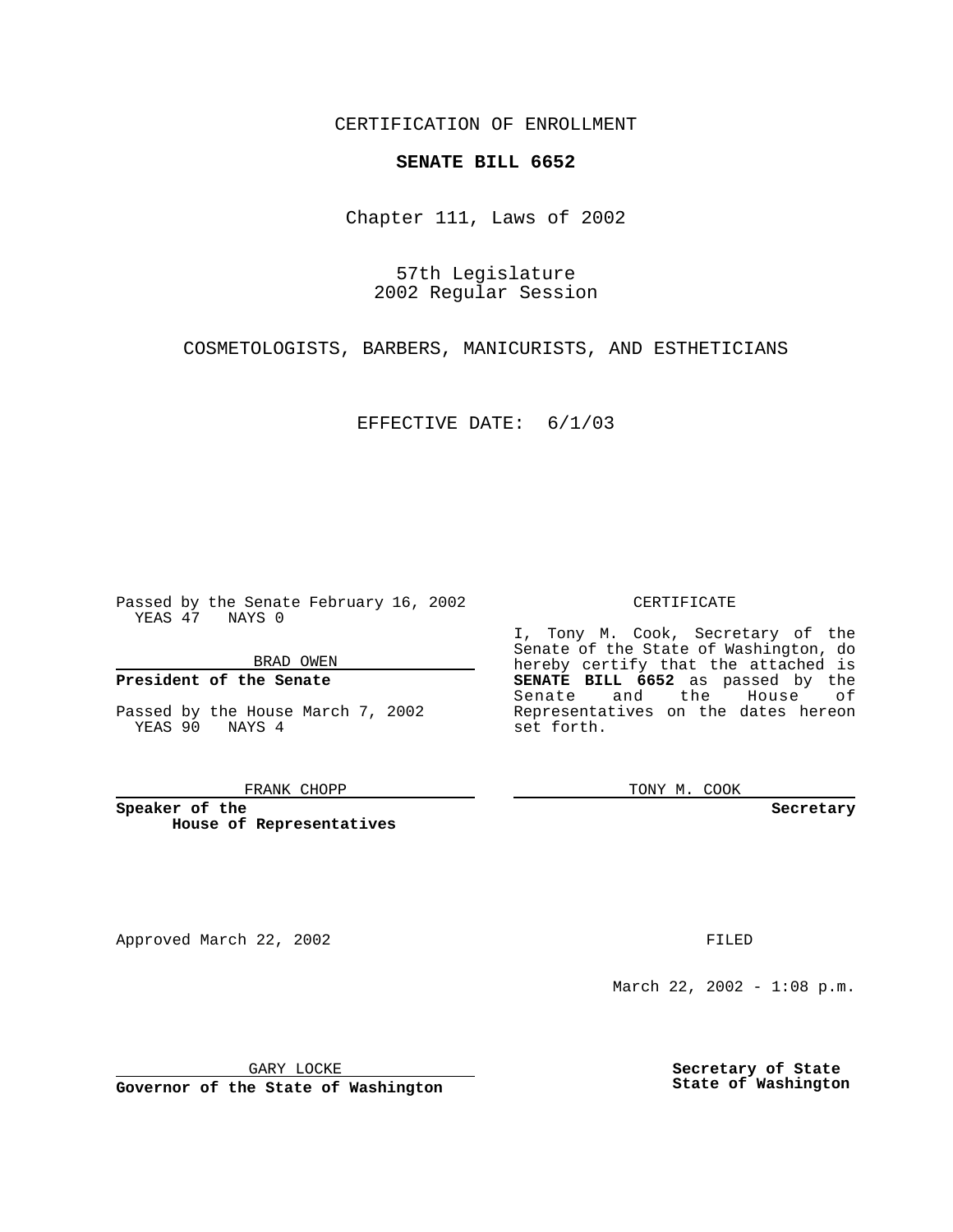# **SENATE BILL 6652** \_\_\_\_\_\_\_\_\_\_\_\_\_\_\_\_\_\_\_\_\_\_\_\_\_\_\_\_\_\_\_\_\_\_\_\_\_\_\_\_\_\_\_\_\_\_\_

\_\_\_\_\_\_\_\_\_\_\_\_\_\_\_\_\_\_\_\_\_\_\_\_\_\_\_\_\_\_\_\_\_\_\_\_\_\_\_\_\_\_\_\_\_\_\_

Passed Legislature - 2002 Regular Session

#### **State of Washington 57th Legislature 2002 Regular Session**

**By** Senators Prentice and Haugen

Read first time 01/24/2002. Referred to Committee on Labor, Commerce & Financial Institutions.

 AN ACT Relating to cosmetology, barbering, manicuring, and esthetics; amending RCW 18.16.010, 18.16.020, 18.16.030, 18.16.060, 18.16.090, 18.16.100, 18.16.110, 18.16.140, 18.16.170, 18.16.175, 18.16.200, 18.16.210, 18.16.240, and 18.16.900; reenacting and amending RCW 18.16.050; adding new sections to chapter 18.16 RCW; prescribing penalties; and providing an effective date.

7 BE IT ENACTED BY THE LEGISLATURE OF THE STATE OF WASHINGTON:

8 **Sec. 1.** RCW 18.16.010 and 1984 c 208 s 1 are each amended to read 9 as follows:

10 The legislature recognizes that the practices of cosmetology, 11 barbering, manicuring, and esthetics involve((s)) the use of tools and 12 chemicals which may be dangerous when mixed or applied improperly, and 13 therefore finds it necessary in the interest of the public health, 14 safety, and welfare to regulate  $((the h e))$  those practices  $((of f e))$ 15 cosmetology)) in this state.

16 **Sec. 2.** RCW 18.16.020 and 1991 c 324 s 1 are each amended to read 17 as follows: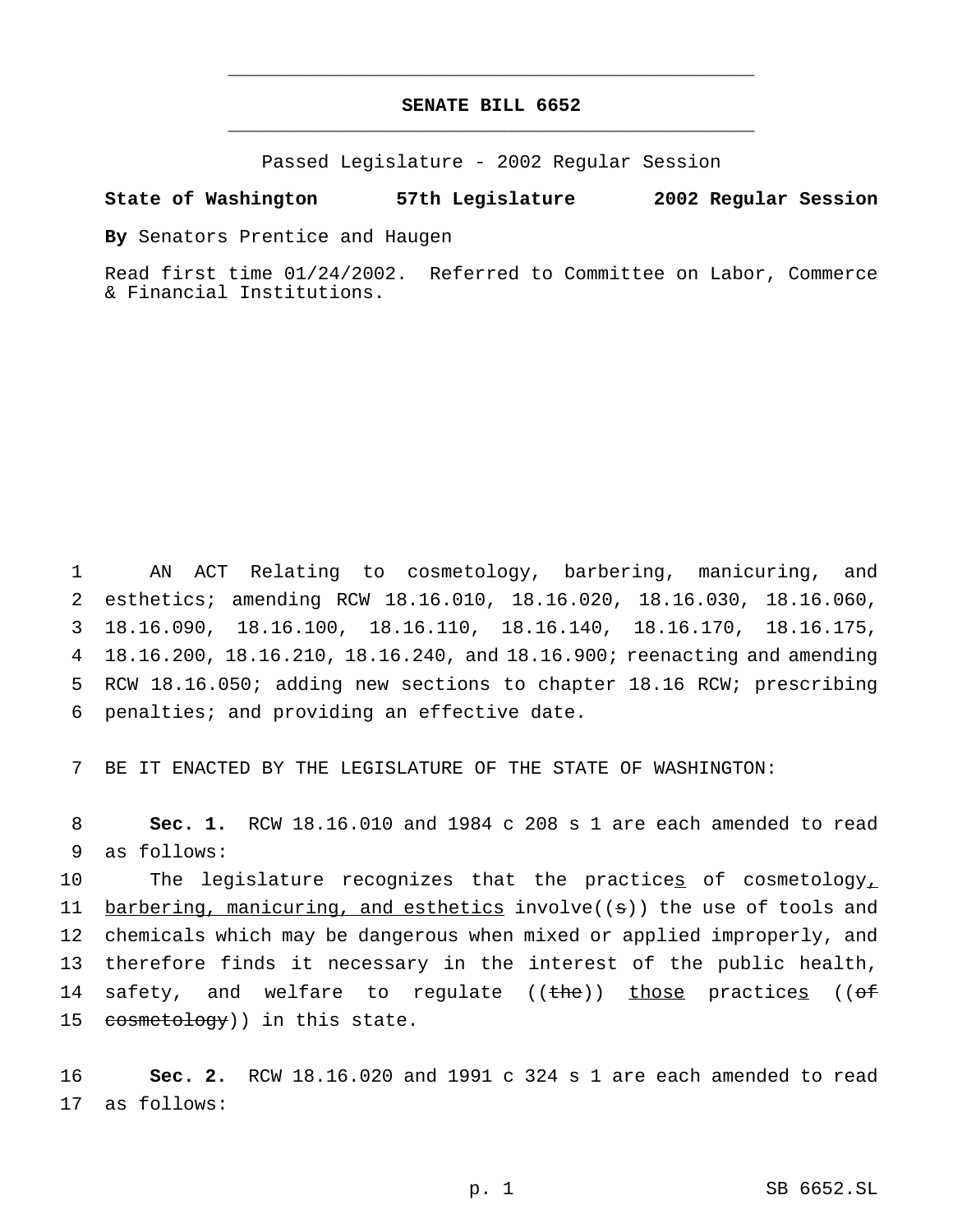1 As used in this chapter, the following terms have the meanings 2 indicated unless the context clearly requires otherwise:

3 (1) "Department" means the department of licensing.

4 (2) "Board" means the cosmetology, barbering, esthetics, and 5 manicuring advisory board.

6  $((+2+))$  (3) "Director" means the director of the department of 7 licensing or the director's designee.

8  $((+3))$   $(4)$  "The practice of cosmetology" means ((the practice of)) 9 arranging, dressing, cutting, trimming, styling, shampooing, permanent 10 waving, chemical relaxing  $((e^{2})_{L})$  straightening, curling, bleaching, 11 ((or)) lightening, coloring, waxing, tweezing, shaving, and mustache 12 and beard design of the hair of the face, neck, and scalp  $((and))$  i 13 temporary removal of superfluous hair by use of depilatories, waxing, 14 or tweezing; manicuring and pedicuring, limited to cleaning, shaping, 15 polishing, decorating, and caring for and treatment of the cuticles and 16 nails of the hands and feet, excluding the application and removal of 17 sculptured or otherwise artificial nails; esthetics limited to toning 18 the skin of the scalp, stimulating the skin of the body by the use of 19 preparations, tonics, lotions, or creams; and tinting eyelashes and 20 eyebrows.

21  $((+4))$  (5) "Cosmetologist" means a person licensed under this 22 chapter to engage in the practice of cosmetology ((and who has 23 completed sixteen hundred hours of instruction at a school licensed 24 under this chapter)).

25  $((+5))$   $(6)$  "The practice of barbering" means the cutting, 26 trimming, arranging, dressing, curling, ((waving and)) shampooing 27 shaving, and mustache and beard design of the hair of the face, neck, 28 and scalp.

29  $((+6))$   $(7)$  "Barber" means a person licensed under this chapter to 30 engage in the practice of barbering.

31  $((+7))$   $(8)$  "Practice of manicuring" means the cleaning, shaping, 32 ( $(\theta \cdot \hat{r})$ ) polishing ( $(\theta \cdot \hat{r})$ ), decorating, and caring for and treatment of 33 the cuticles and the nails of the hands or feet, and the application 34 and removal of sculptured or otherwise artificial nails by hand or with 35 mechanical or electrical apparatus or appliances.

36  $((+8))$  (9) "Manicurist" means a person licensed under this chapter 37 to engage in the practice of manicuring.

38  $((+9))$   $(10)$  "Practice of esthetics" means ((skin care of the face, 39 neck, and hands involving hot compresses, massage, or the use of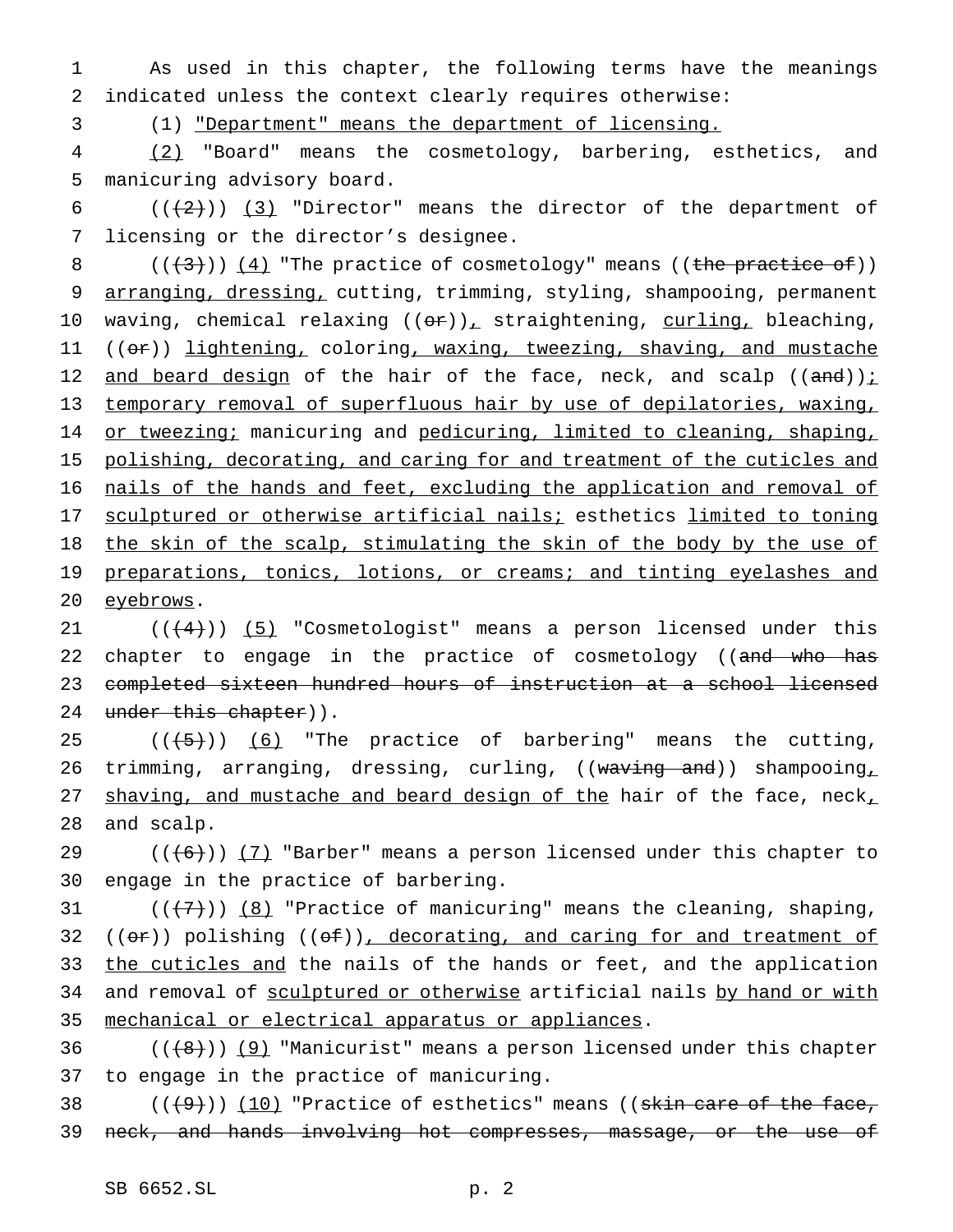1 approved electrical appliances or nonabrasive chemical compounds 2 formulated for professional application only, and)) care of the skin by 3 application and use of preparations, antiseptics, tonics, essential 4 oils, or exfoliants, or by any device or equipment, electrical or 5 otherwise, or by wraps, compresses, cleansing, conditioning, 6 stimulation, pore extraction, or product application and removal; the 7 temporary removal of superfluous hair by means of lotions, creams, 8 (( $\theta$ r)) mechanical or electrical apparatus ( $(\theta$ r))<sub> $\pm$ </sub> appliance<sub> $\pm$ </sub> waxing, 9 tweezing, or depilatories; tinting of eyelashes and eyebrows; and 10 lightening the hair, except the scalp, on another person.

11 ((<del>(10)</del>)) <u>(11)</u> "Esthetician" means a person licensed under this 12 chapter to engage in the practice of esthetics.

13  $((+11))$   $(12)$  "Instructor-trainee" means a person who is currently 14 licensed in this state as a cosmetologist, barber, manicurist, or 15 esthetician, and is enrolled in an ((approved instructor-trainee 16 program)) instructor-trainee curriculum in a school licensed under this 17 chapter.

18  $((+2)^*)$  (13) "School" means any establishment ((offering)) that 19 offers curriculum of instruction in the practice of cosmetology, ((or)) 20 barbering,  $((\sigma \cdot \tau))$  esthetics,  $((\sigma \cdot \tau))$  manicuring, or instructor-trainee 21 to students and is licensed under this chapter.

22  $((+13))$   $(14)$  "Student" means a person sixteen years of age or 23 older who is enrolled in a school licensed under this chapter and 24 receives ((any phase)) instruction in any of the curricula of 25 cosmetology, barbering, esthetics  $((or))_1$  manicuring  $((instructor))_1$ 26 or instructor-training with or without tuition, fee, or cost, and who 27 does not receive any wage or commission.

28 (( $+14$ ) "Instructor-operator-cosmetology)) (15) "Instructor" means 29 a person who gives instruction in ((the practice of cosmetology and 30 instructor-training in a school and who has the same qualifications as 31 a cosmetologist,)) a school in a curriculum in which he or she holds a 32 license under this chapter, has completed at least five hundred hours 33 of instruction in teaching techniques and lesson planning in a school, 34 and has passed ((an)) a licensing examination ((prepared or selected by 35 the board and)) approved or administered by the director. An applicant 36 who holds a degree in education from an accredited postsecondary 37 institution ((and who is otherwise qualified)) shall upon application 38 be licensed as an ((<del>instructor-operator with a cosmetology</del> 39 endorsement)) instructor to give instruction in a school in a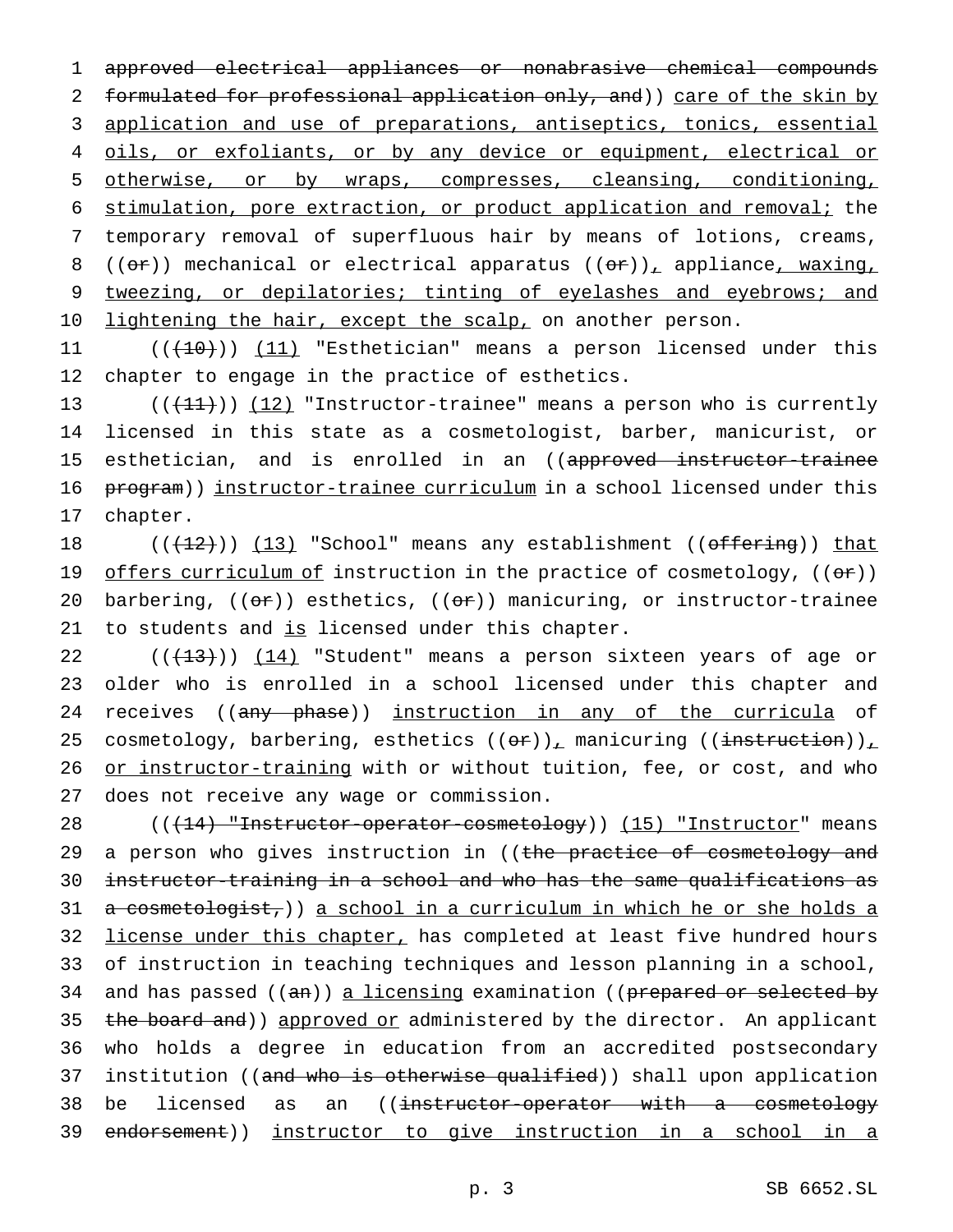1 curriculum in which he or she holds a license under this chapter. An applicant who holds an instructional credential from an accredited community or technical college and who has passed a licensing 4 examination approved or administered by the director shall upon application be licensed as an instructor to give instruction in a school in a curriculum in which he or she holds a license under this chapter.

8 (( $\left(15\right)$  "Instructor-operator-barber" means a person who gives instruction in the practice of barbering and instructor training in a school, has the same qualifications as a barber, has completed at least five hundred hours of instruction in teaching techniques and lesson planning in a school, and has passed an examination prepared or 13 selected by the board and administered by the director. An applicant 14 who holds a degree in education from an accredited postsecondary institution and who is otherwise qualified shall upon application be 16 <del>licensed as an instructor-operator with a barber endorsement.</del>

17 (16) "Instructor-operator-manicure" means a person who gives instruction in the practice of manicuring and instructor training in a school, has the same qualifications as a manicurist, has completed at least five hundred hours of instruction in teaching techniques and lesson planning in a school, and has passed an examination prepared or 22 selected by the board and administered by the director. An applicant 23 who holds a degree in education from an accredited postsecondary institution and who is otherwise qualified shall upon application be licensed as an instructor-operator with a manicurist endorsement.

 (17) "Instructor-operator-esthetics" means a person who gives 27 instruction in the practice of esthetics and instructor training in a school, has the same qualifications as an esthetician, has completed at 29 <del>least five hundred hours of instruction in teaching techniques and</del> lesson planning in a school, and has passed an examination prepared or 31 selected by the board and administered by the director. An applicant who holds a degree in education from an accredited postsecondary institution and who is otherwise qualified shall upon application be licensed as an instructor-operator with an esthetics endorsement.

 (18) "Vocational student" is a person who in cooperation with any senior high, vocational technical institute, community college, or prep 37 school, attends a cosmetology school and participates in its student course of instruction and has the same rights and duties as a student 39 as defined in this chapter. The person must have academically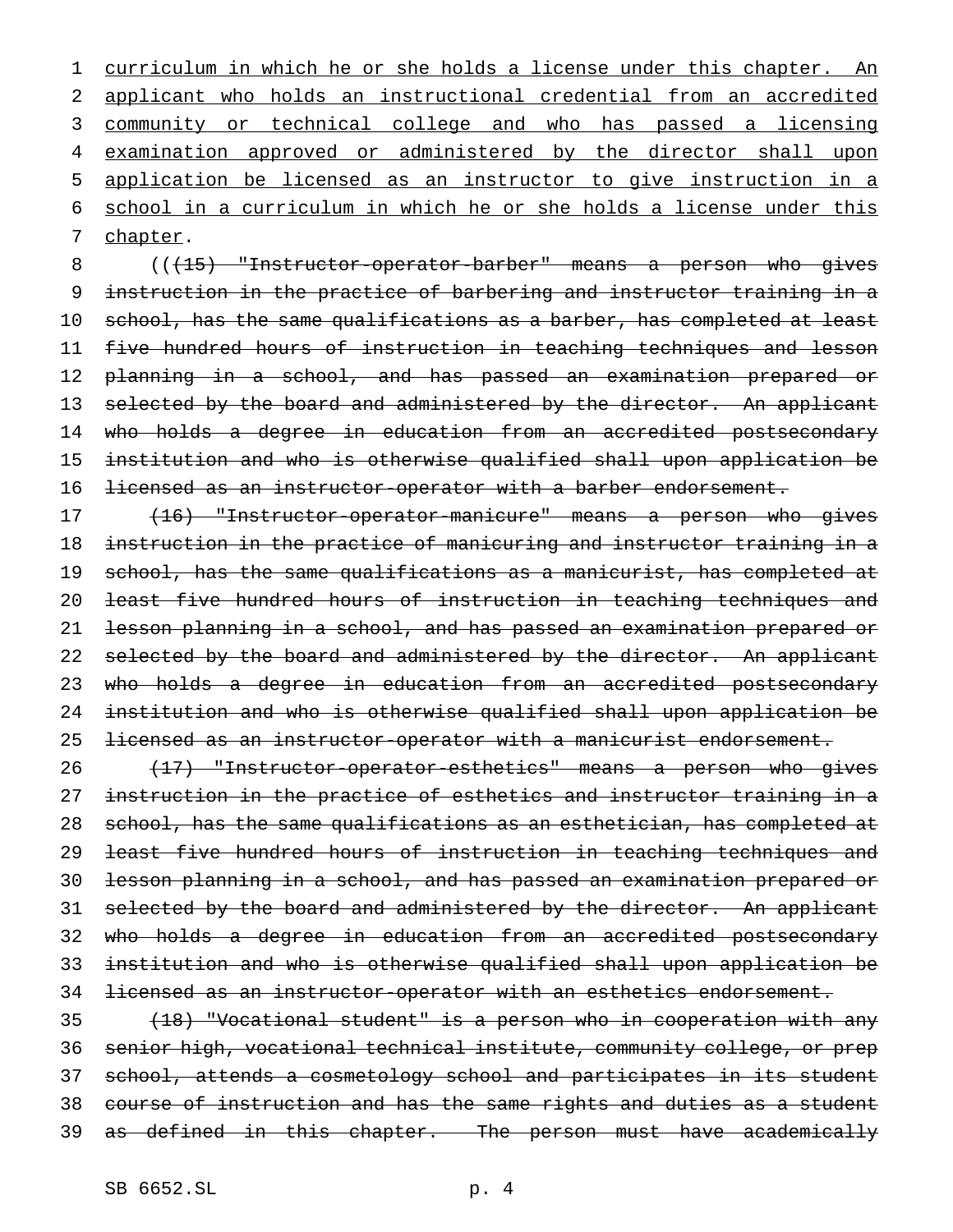completed the eleventh grade of high school. Every such vocational student shall receive credit for all creditable hours of the approved course of instruction received in the school of cosmetology upon graduation from high school. Hours shall be credited to a vocational student if the student graduates from an accredited high school or receives a certificate of educational competence.

 (19) "Booth renter" means a person who performs cosmetology, barbering, esthetics, or manicuring services where the use of the salon/shop facilities is contingent upon compensation to the owner of the salon/shop facilities and the person receives no compensation or 11 other consideration from the owner for the services performed.

12 (20))) (16) "Person" means any individual, partnership, professional service corporation, joint stock association, joint venture, or any other entity authorized to do business in this state. 15  $((+21))$   $(17)$  "Salon/shop" means any building, structure,  $(6r)$ 16 motor home)) or any part thereof, other than a school, where the commercial practice of cosmetology, barbering, esthetics, or manicuring 18 is conducted; provided that any person, except employees of a 19 salon/shop, who operates from a salon/shop is required to meet all salon/shop licensing requirements.

 $((+22))$   $(18)$  "Crossover training" means training approved by the director as training hours that may be credited to current licensees for similar training received in another profession licensed under this chapter.

25 (((23))) (19) "Approved security" means surety bond((, savings 26 assignment, or irrevocable letter of credit)).

27 (((24) "Mobile operator" means any person possessing a valid cosmetology, barbering, manicuring, or esthetician's license that 29 provides services in a mobile salon/shop.

30 (25))) (20) "Personal services ((operator))" means ((any person possessing a valid)) a location licensed under this chapter where the 32 practice of cosmetology, barbering, manicuring, or ((esthetician's 33 <del>license that provides services</del>)) esthetics is performed for clients in the client's home, office, or other location that is convenient for the client.

 (21) "Individual license" means a cosmetology, barber, manicurist, 37 esthetician, or instructor license issued under this chapter.

 (22) "Location license" means a license issued under this chapter for a salon/shop, school, personal services, or mobile unit.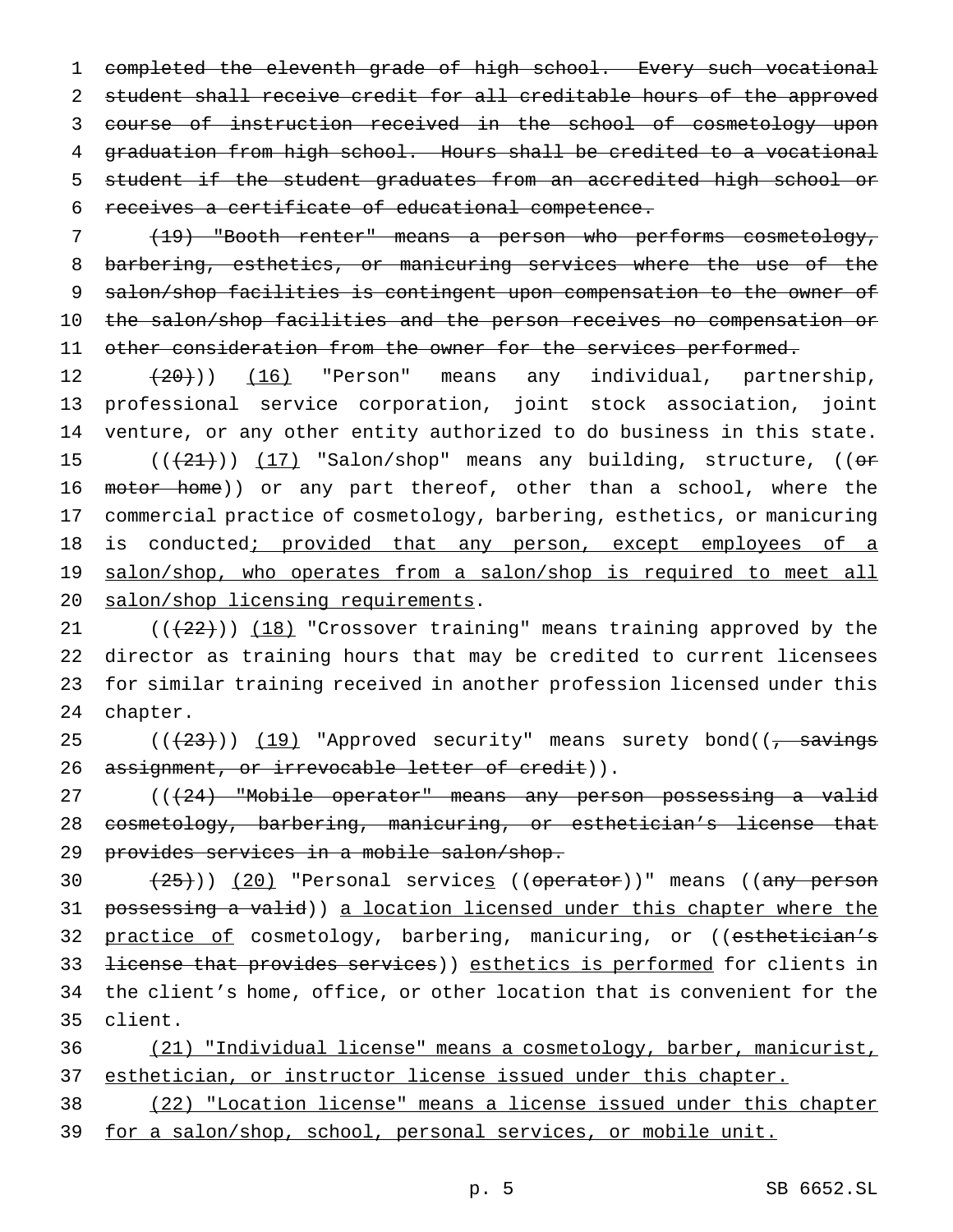(23) "Mobile unit" is a location license under this chapter where the practice of cosmetology, barbering, esthetics, or manicuring is conducted in a mobile structure. Mobile units must conform to the 4 health and safety standards set by rule under this chapter.

 (24) "Curriculum" means the courses of study taught at a school, set by rule under this chapter, and approved by the department. After consulting with the board, the director may set by rule a percentage of hours in a curriculum, up to a maximum of ten percent, that could include hours a student receives while training in a salon/shop under 10 a contract approved by the department. Each curriculum must include at least the following required hours:

12 (a) Cosmetologist, one thousand six hundred hours;

13 (b) Barber, one thousand hours;

(c) Manicurist, six hundred hours;

15 (d) Esthetician, six hundred hours;

(e) Instructor-trainee, five hundred hours.

 (25) "Student monthly report" means the student record of daily activities and the number of hours completed in each course of a curriculum that is prepared monthly by the school and provided to the student, audited annually by the department, and kept on file by the 21 school for three years.

 **Sec. 3.** RCW 18.16.030 and 1991 c 324 s 2 are each amended to read as follows:

 In addition to any other duties imposed by law, the director shall have the following powers and duties:

 (1) To set all license, examination, and renewal fees in accordance with RCW 43.24.086;

(2) To adopt rules necessary to implement this chapter;

 (3) To investigate alleged violations of this chapter and consumer complaints involving the practice under this chapter of cosmetology, 31 barbering, esthetics,  $((e^{e})$  manicuring, or instructing, and schools 32 offering ((training)) course curricula in these ((areas)) practices, 33 and salons/shops ((and booth renters offering)), personal services, or 34 mobile units where these ((services)) practices are conducted;

 (4) To issue subpoenas, statements of charges, statements of intent, final orders, stipulated agreements, and any other legal remedies necessary to enforce this chapter;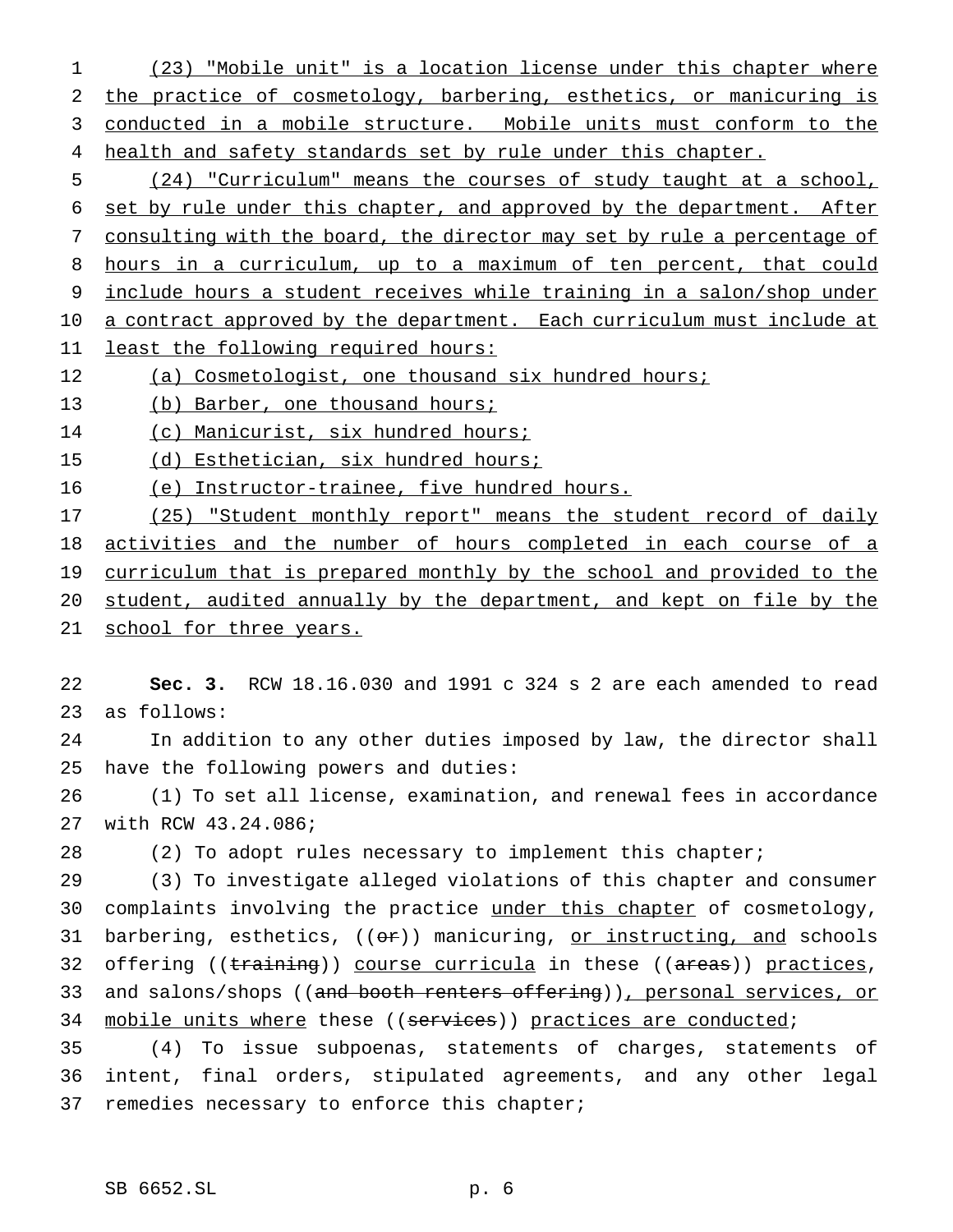1 (5) To issue cease and desist ((letters)) orders and ((letters of 2 warning)) notices of correction for infractions of this chapter;

 (6) To conduct all disciplinary proceedings, impose sanctions, and assess fines for violations of this chapter or any rules adopted under it;

 (7) To prepare and administer or approve the preparation and administration of licensing examinations;

 (8) To establish minimum safety and sanitation standards for 9 schools, instructors, cosmetologists, barbers, manicurists, 10 estheticians, ((and)) salons/shops, personal services, and mobile 11 units;

12 (9) To establish ((<del>minimum instruction quidelines</del>)) curricula for 13 the training of students under this chapter;

 (10) To maintain the official department record of applicants and licensees;

 (11) To delegate in writing to a designee the authority to issue 17 subpoenas, statements of charges, cease and desist orders, and any other documents necessary to enforce this chapter;

 (12) To establish by rule the procedures for an appeal of an examination failure;

21 (13) To employ such administrative, investigative, inspection, 22 audit, and clerical staff as needed to implement this chapter;

 (14) To set license expiration dates and renewal periods for all 24 licenses consistent with this chapter; and

 (15) To make information available to the department of revenue to assist in collecting taxes from persons required to be licensed under this chapter.

 **Sec. 4.** RCW 18.16.050 and 1998 c 245 s 5 and 1998 c 20 s 1 are each reenacted and amended to read as follows:

 (1) There is created a state cosmetology, barbering, esthetics, and manicuring advisory board consisting of nine members appointed by the director. These members of the board shall include: A representative 33 of  $((a))$  private  $((\text{cosmetology}))$  schools licensed under this chapter; 34 a representative of  $((a))$  public vocational technical schools 35 ((involved in cosmetology training)) licensed under this chapter; a consumer who is unaffiliated with the cosmetology, barbering, esthetics, or manicuring industry; and six members who are currently practicing licensees who have been engaged in the practice of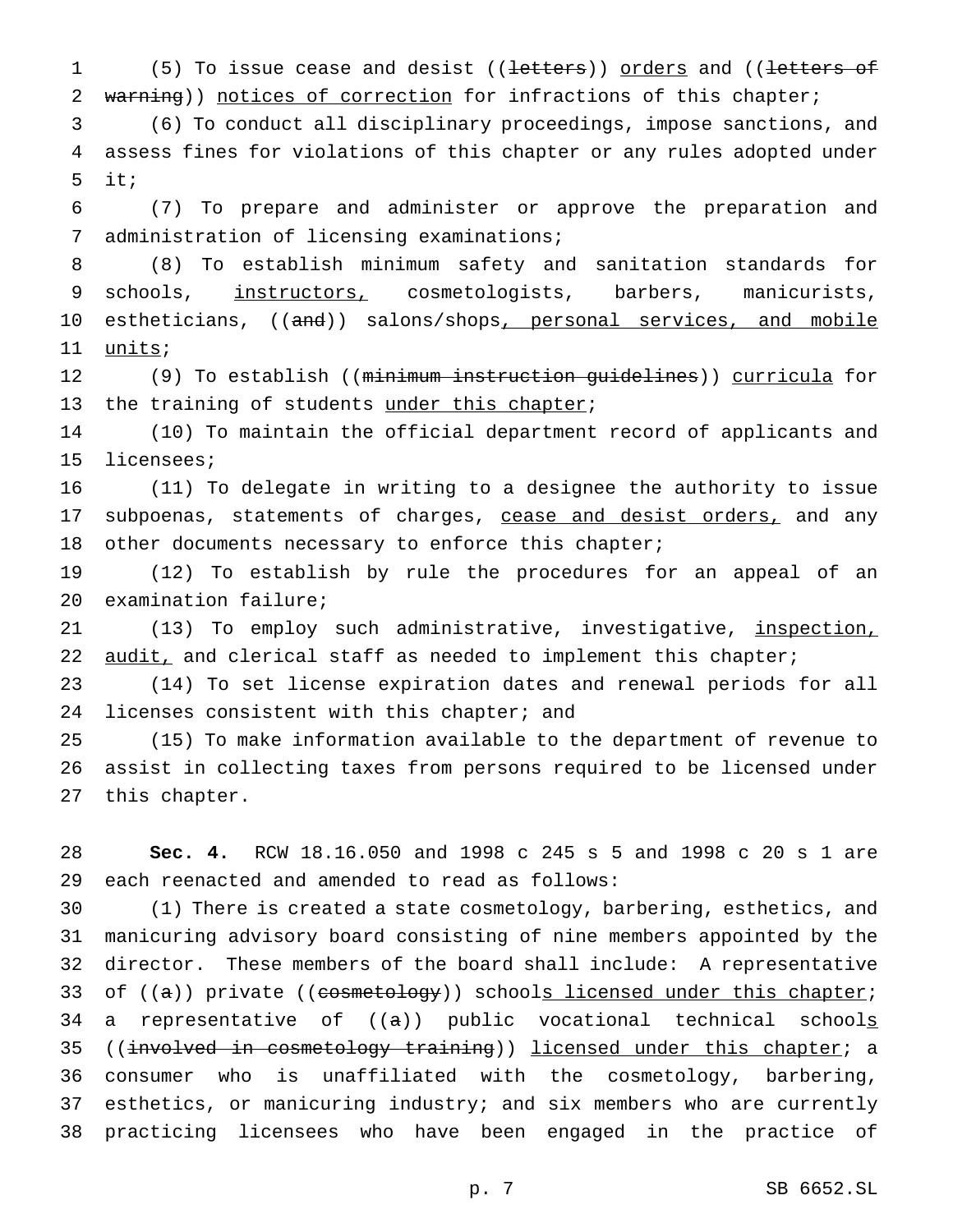manicuring, esthetics, barbering, or cosmetology for at least three years. Members shall serve a term of three years. Any board member may be removed for just cause. The director may appoint a new member to fill any vacancy on the board for the remainder of the unexpired term.

 (2) Board members shall be entitled to compensation pursuant to RCW 43.03.240 for each day spent conducting official business and to reimbursement for travel expenses as provided by RCW 43.03.050 and 43.03.060.

 (3) The board may seek the advice and input of officials from the following state agencies: (a) The work force training and education 12 coordinating board; (b) the department of employment security; (c) the department of labor and industries; (d) the department of health; (e) 14 the department of licensing; and (f) the department of revenue.

 **Sec. 5.** RCW 18.16.060 and 1991 c 324 s 4 are each amended to read as follows:

 (1) The director shall impose a fine of one thousand dollars on any 18 person who ((does)), after a hearing provided for in RCW 18.16.210, has been found to have done any of the following without first obtaining the license required by this chapter:

 (a) Except as provided in subsection (2) of this section, commercial practice of cosmetology, barbering, esthetics, manicuring, or instructing;

(b) Instructs in a school;

(c) Operates a school; or

26 (d) Operates a salon/shop, personal services, or mobile unit. 27 ((Each booth renter shall be considered to be operating an independent 28 salon/shop and shall obtain a separate salon/shop license.))

29 (2) A person who receives a license((d)) as ((a cosmetology 30 instructor-operator)) an instructor may engage in the commercial 31 practice ((of cosmetology)) for which he or she held a license when 32 applying for the instructor license without ((maintaining a 33 cosmetologist)) renewing the previously held license. ((A person licensed as a barbering instructor-operator may engage in the commercial practice of barbering without maintaining a barber license. A person licensed as a manicuring instructor-operator may engage in the commercial practice of manicuring without maintaining a manicurist license. A person licensed as an esthetician instructor-operator may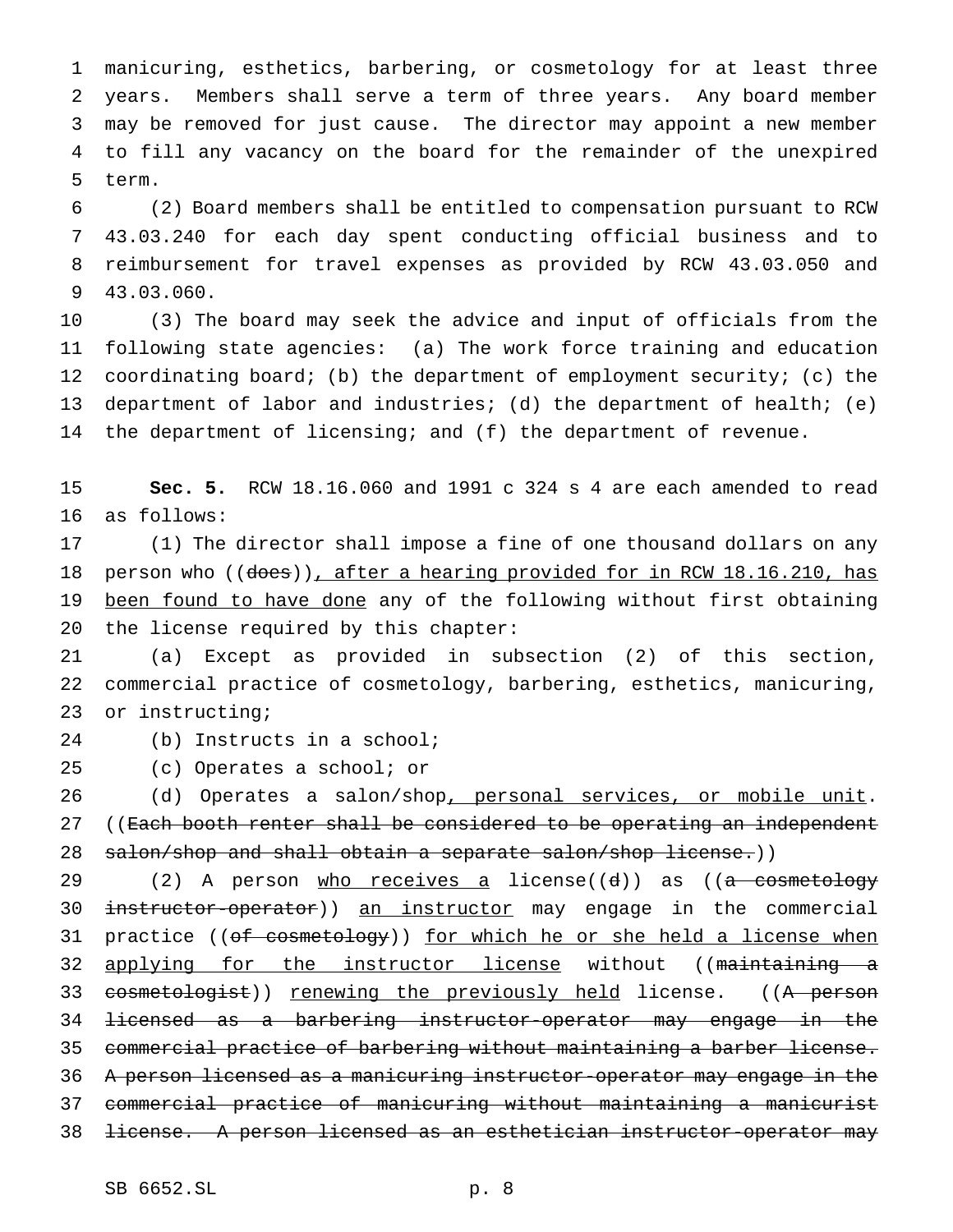1 engage in the commercial practice of esthetics without maintaining an 2 esthetician license.)) A person whose license is not or at any time 3 was not renewed cannot engage in the commercial practice previously 4 permitted under that license unless that person renews the previously 5 held license.

6 **Sec. 6.** RCW 18.16.090 and 1991 c 324 s 5 are each amended to read 7 as follows:

8 Examinations for licensure under this chapter shall be conducted 9 ((monthly)) at such times and places as the director determines 10 appropriate. Examinations shall consist of tests designed to 11 reasonably measure the applicant's knowledge of safe and sanitary 12 practices and may also include the applicant's knowledge of this 13 chapter and rules adopted pursuant to this chapter. The director may 14 establish by rule a performance examination in addition to any other 15 examination. The director shall establish by rule the minimum passing 16 score for all examinations and the requirements for reexamination of 17 applicants who fail the examination or examinations. The director may 18 allow an independent person to conduct the examinations at the expense 19 of the applicants.

20 The director shall take steps to ensure that after completion of 21 the required course, applicants may promptly take the examination and 22 receive the results of the examination.

23 **Sec. 7.** RCW 18.16.100 and 1991 c 324 s 6 are each amended to read 24 as follows:

25 (1) Upon completion of an application approved by the department 26 and payment of the proper fee, the director shall issue the appropriate 27 license to any person who:

28 (a) Is at least seventeen years of age or older;

29 (b) Has completed and graduated from a ((course)) school licensed 30 under this chapter in a curriculum approved by the director of sixteen 31 hundred hours of training in cosmetology, one thousand hours of 32 training in barbering,  $((five))$  six hundred hours of training in 33 manicuring,  $((f<sub>ive</sub>))$  six hundred hours of training in esthetics, and/or 34 five hundred hours of training as an instructor-trainee, or has met the 35 requirements in RCW 18.16.020 or 18.16.130; and

36 (c) Has received a passing grade on the appropriate licensing 37 examination approved or administered by the director.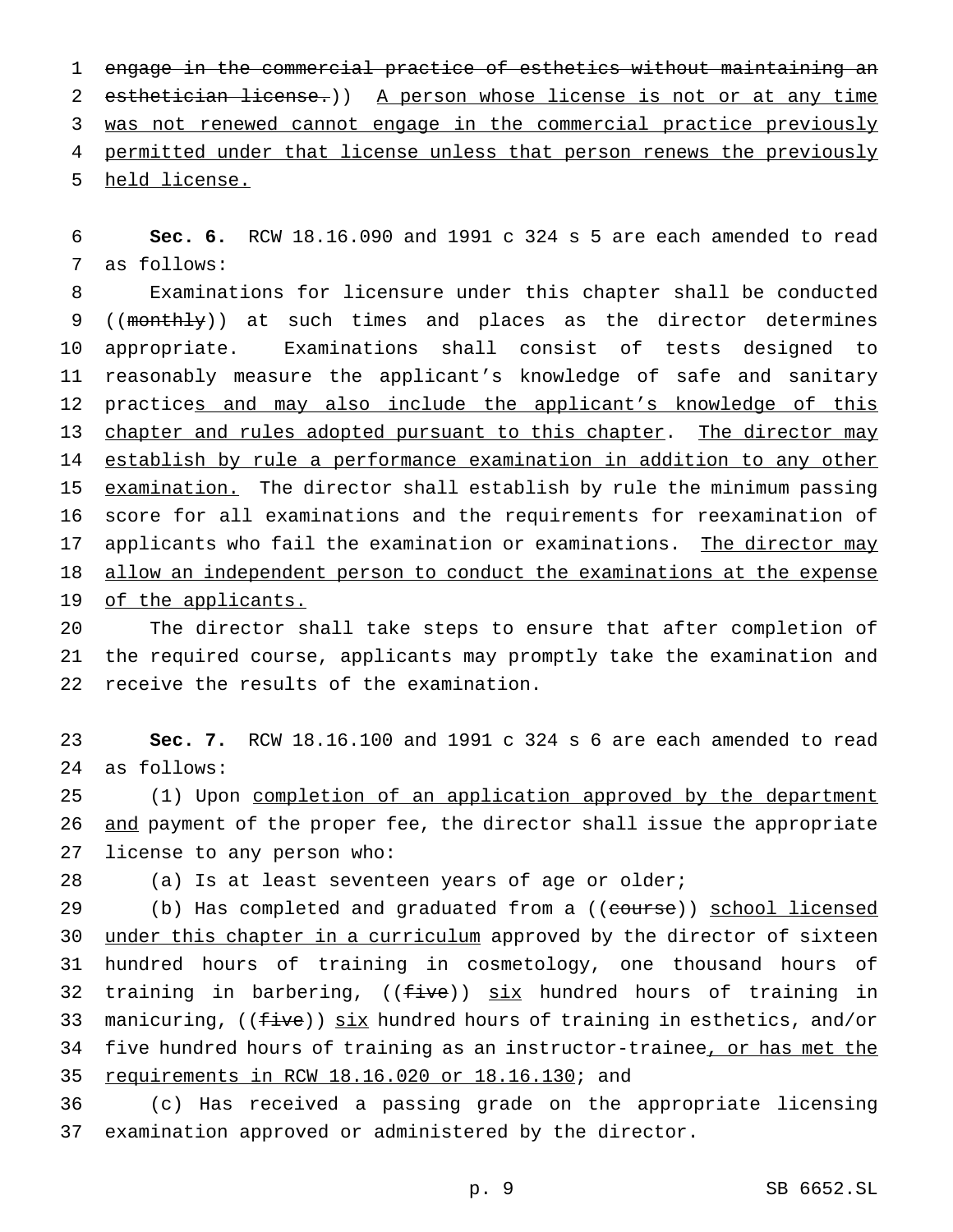(2) A person currently licensed under this chapter may qualify for examination and licensure, after the required examination is passed, in another category if he or she has completed the crossover training 4 course ((approved by the director)).

5 (3) Upon completion of an application approved by the department, 6 certification of insurance, and payment of the proper fee, the director 7 shall issue a ((salon/shop)) location license to the ((operator of a 8 salon/shop if the salon/shop meets the other requirements of this 9 chapter as demonstrated by information submitted by the operator)) 10 applicant.

11 (4) The director may consult with the state board of health and the 12 department of labor and industries in establishing training and 13 examination requirements.

14 **Sec. 8.** RCW 18.16.110 and 1991 c 324 s 7 are each amended to read 15 as follows:

16 (1) The director shall issue the appropriate license to any 17 applicant who meets the requirements as outlined in this chapter.

18 (2) Failure to renew a license before its expiration date subjects 19 the holder to a penalty fee and payment of each year's renewal fee, at 20 the current rate( $\left($ , up to a maximum of four years as established by the 21 director in accordance with RCW 43.24.086)). A person whose license 22 has not been renewed ((for four years)) within one year after its 23 expiration date shall have the license canceled and shall be required 24 to submit an application, pay the license fee, meet current licensing 25 requirements, and pass ((the)) any applicable examination or 26 examinations, in addition to the other requirements of this chapter, 27 before the license may be reinstated( $($  + PROVIDED, That the director 28 may waive this requirement for good cause shown. To renew a salon/shop 29 <del>license, the licensee shall provide proof of insurance as required by</del> 30 RCW  $18.16.175(1)(h)$ ).

31  $((+2))$  (3) Upon request and payment of an additional fee to be 32 established by rule by the director, the director shall issue a 33 duplicate license to an applicant.

34 **Sec. 9.** RCW 18.16.140 and 1991 c 324 s 11 are each amended to read 35 as follows:

36 (1) Any person wishing to operate a school shall, before opening 37 such a school, pay the license fee and file with the director for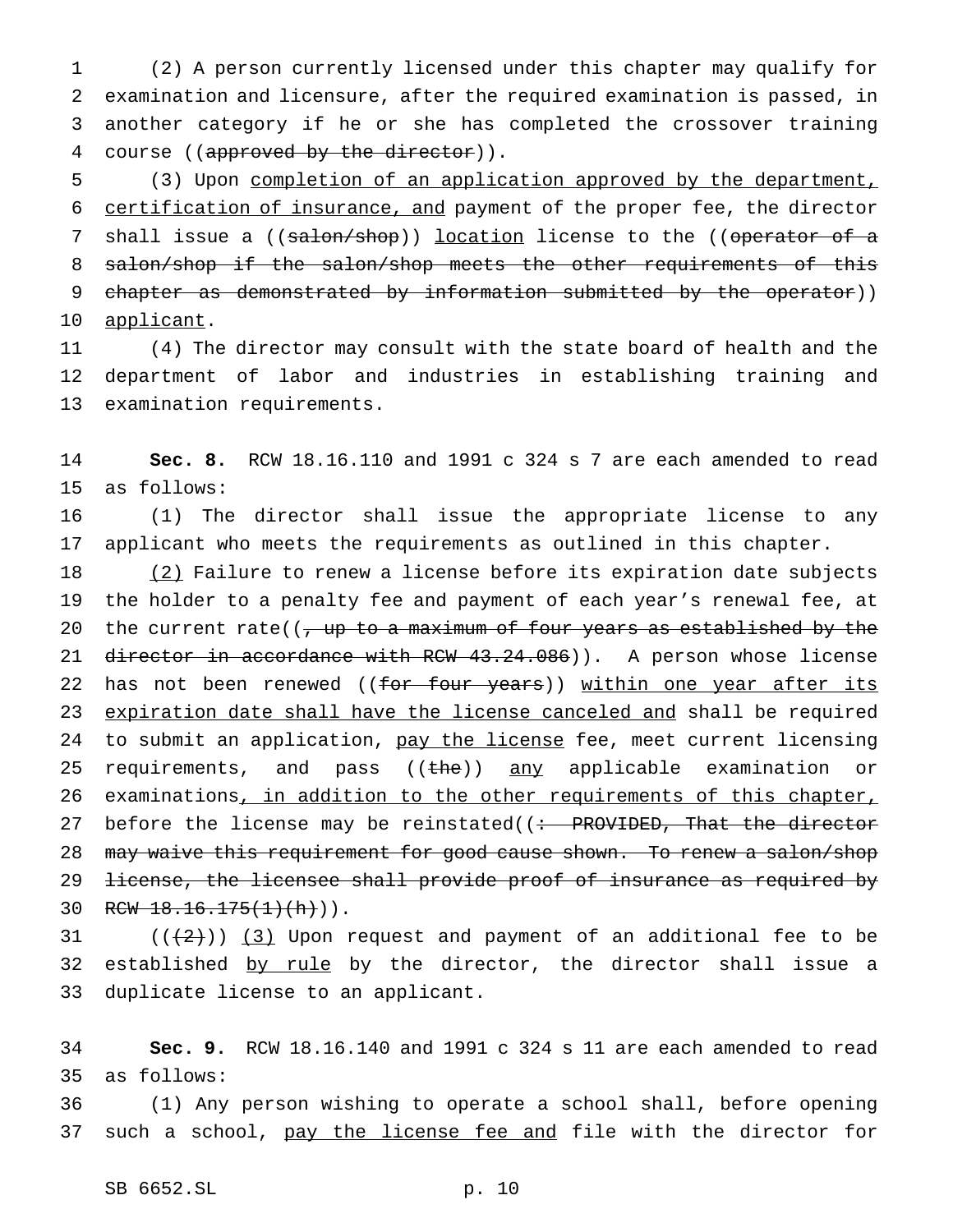1 approval a license application ((and fee)) containing the following information:

 (a) The names and addresses of all owners, managers, and instructors;

5 (b) A copy of the school's curriculum satisfying the ((training 6 guidelines)) curriculum requirements established by the director;

 (c) A sample copy of the school's catalog, brochure, enrollment contract, and cancellation and refund policies that will be used or distributed by the school to students and the public;

10 (d) ((<del>A description and floor plan of the school's physical</del> 11 equipment and facilities;

12 (e)) A surety bond((, irrevocable letter of credit, or savings 13 assignment)) in an amount not less than ten thousand dollars, or ten percent of the annual gross tuition collected by the school, whichever is greater. The approved security shall not exceed fifty thousand dollars and shall run to the state of Washington for the protection of unearned prepaid student tuition. The school shall attest to its gross tuition at least annually on forms provided by the department. When a new school license is being applied for, the applicant will estimate its annual gross tuition to establish a bond amount. This subsection shall not apply to community colleges and vocational technical schools. Upon approval of the application and documents, the director shall 23 issue a license to operate a school ((with the appropriate 24 certification or certifications)).

 (2) Changes to the information provided by schools shall be submitted to the department within fifteen days of the implementation date.

 (3) A change involving the controlling interest of the school requires a new license application and fee. The new application shall include all required documentation, proof of ownership change, and be approved prior to a license being issued.

32 (4) School and instructor licenses issued by the department shall 33 be posted in the reception area of the school.

 **Sec. 10.** RCW 18.16.170 and 1991 c 324 s 9 are each amended to read as follows:

 (1) Subject to subsection (2) of this section, licenses issued under this chapter expire as follows: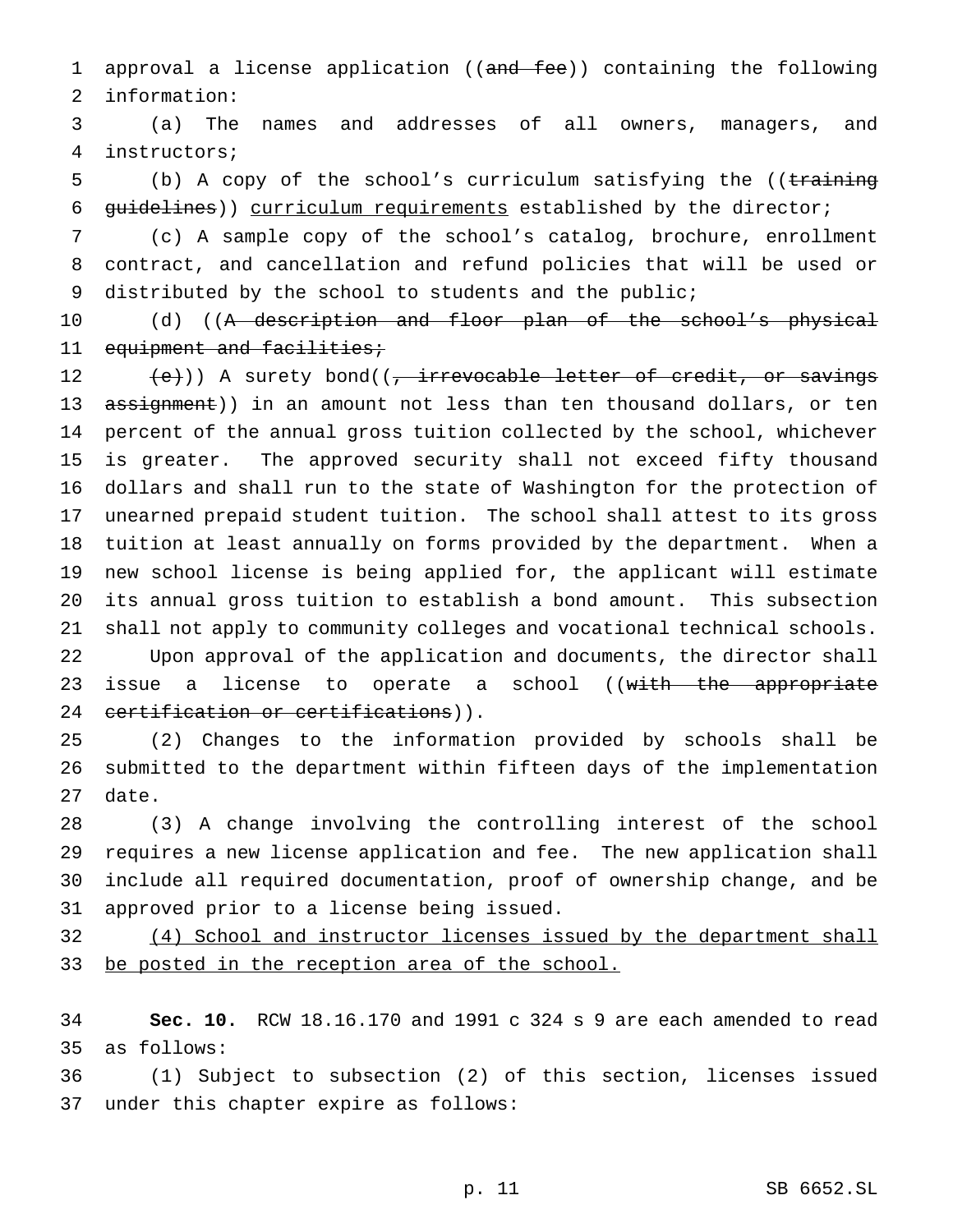1 (a) A salon/shop, personal services, or mobile unit license expires 2 one year from issuance or when the insurance required by RCW 3 18.16.175(1) $((+h))$  (g) expires, whichever occurs first;

4 (b) A school license expires one year from issuance; and

5 (c) Cosmetologist, barber, manicurist, esthetician, and instructor 6 licenses expire two years from issuance.

7 (2) The director may provide for expiration dates other than those 8 set forth in subsection (1) of this section for the purpose of 9 establishing staggered renewal periods.

10 **Sec. 11.** RCW 18.16.175 and 1997 c 178 s 2 are each amended to read 11 as follows:

12 (1) A salon/shop or mobile unit shall meet the following minimum 13 requirements:

14 (a) Maintain an outside entrance separate from any rooms used for 15 sleeping or residential purposes;

16 (b) Provide and maintain for the use of its customers adequate 17 toilet facilities located within or adjacent to the salon/shop or 18 mobile unit;

19 (c) ((Be operated under the direct supervision of a licensed 20 cosmetologist except that a salon/shop that is limited to barbering may 21 be directly supervised by a barber, a salon/shop that is limited to 22 manicuring may be directly supervised by a manicurist, and a salon/shop 23 that is limited to esthetics may be directly supervised by an 24 esthetician;

 $(25$   $(d))$  Any room used wholly or in part as a salon/shop or mobile 26 unit shall not be used for residential purposes, except that toilet 27 facilities may be used jointly for residential and business purposes; 28  $((\text{+e})^2)(\text{d})$  Meet the zoning requirements of the county, city, or 29 town, as appropriate;

30  $((\text{f}^{\text{f}}))$  (e) Provide for safe storage and labeling of chemicals used 31 in the practices ((of cosmetology)) under this chapter;

 $32$  (( $\left(\frac{1}{9}t\right)$ ) <u>(f)</u> Meet all applicable local and state fire codes; and

33 (((th) Provide proof)) (g) Certify that the salon/shop or mobile 34 unit is covered by a public liability insurance policy in an amount not 35 less than one hundred thousand dollars for combined bodily injury and 36 property damage liability( $(i - and)$ ).

37 ( $(\frac{1}{1})$  Other requirements which)) (2) The director may by rule 38 determine( $(s)$ ) other requirements that are necessary for safety and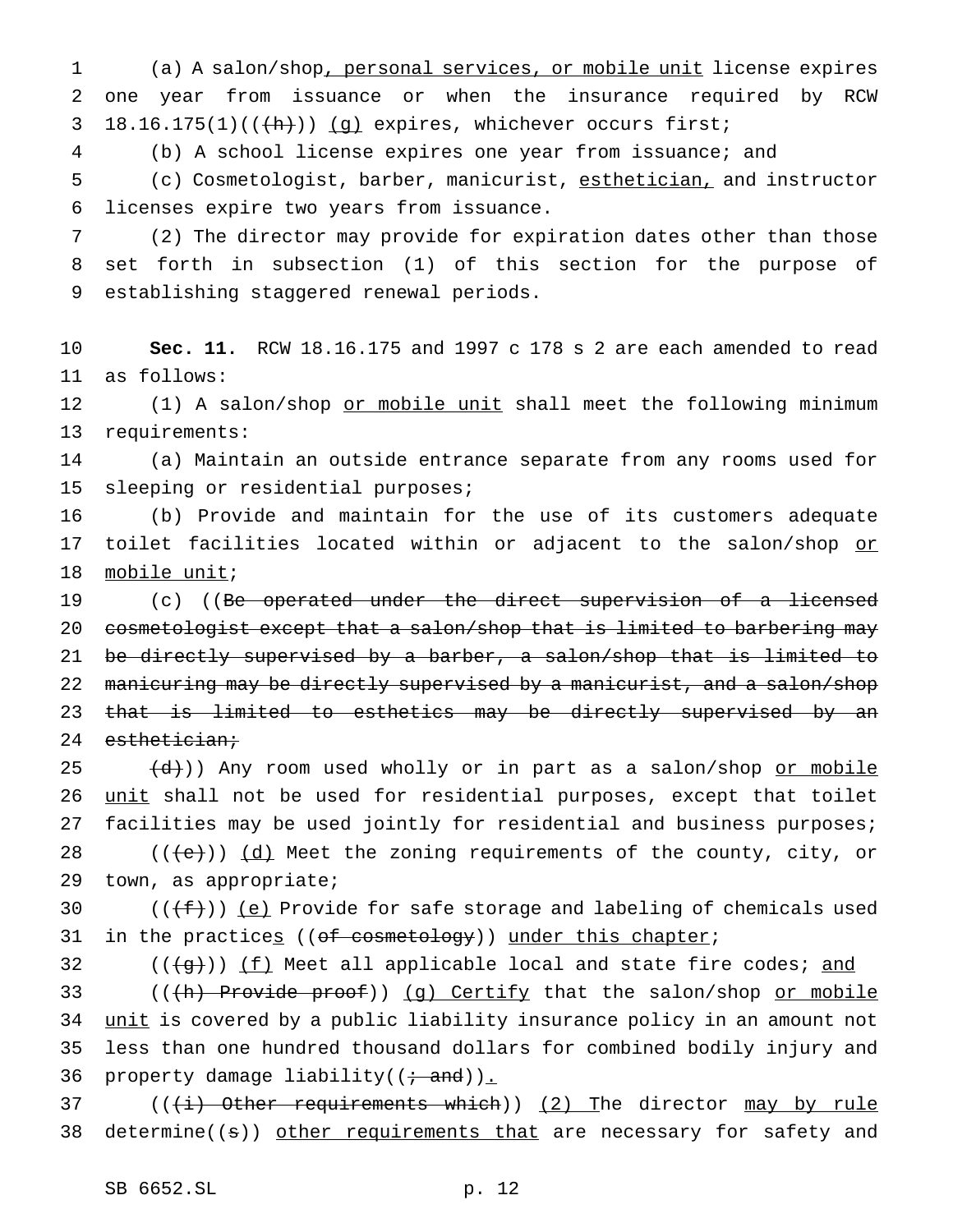1 sanitation of salons/shops, personal services, or mobile units. The 2 director may consult with the state board of health and the department 3 of labor and industries in establishing minimum salon/shop, personal 4 services, and mobile unit safety requirements.

 $5$  (( $(2)$  A salon/shop shall post the notice to customers described in 6 RCW  $18.16.180.$ )

 (3) Personal services license holders shall certify coverage of a public liability insurance policy in an amount not less than one 9 hundred thousand dollars for combined bodily injury and property damage liability.

11 (4) Upon receipt of a written complaint that a salon/shop or mobile 12 unit has violated any provisions of this chapter or the rules adopted 13 under this chapter or at least once every two years for an existing 14 salon/shop or mobile unit, the director or the director's designee 15 shall inspect each salon/shop or mobile unit. If the director 16 determines that any salon/shop or mobile unit is not in compliance with 17 this chapter, the director shall send written notice to the salon/shop 18 or mobile unit. A salon/shop or mobile unit which fails to correct the 19 conditions to the satisfaction of the director within a reasonable time 20 shall, upon due notice, be subject to the penalties imposed by the 21 director under RCW 18.16.210. The director may enter any salon/shop or 22 mobile unit during business hours for the purpose of inspection. The 23 director may contract with health authorities of local governments to 24 conduct the inspections under this subsection.

25  $((+4))$  (5) A salon/shop, ((including a salon/shop operated by a 26 booth renter,)) personal services, or mobile unit shall obtain a 27 certificate of registration from the department of revenue.

28  $((\frac{1}{5}))(6)$  This section does not prohibit the use of motor homes 29 as mobile ((salon/shops)) units if the motor home meets the health and 30 safety standards of this section.

31 (7) Salon/shop or mobile unit licenses issued by the department 32 must be posted in the salon/shop or mobile unit's reception area.

33 (8) Cosmetology, barbering, esthetics, and manicuring licenses 34 issued by the department must be posted at the licensed person's work 35 station.

36 **Sec. 12.** RCW 18.16.200 and 1991 c 324 s 14 are each amended to 37 read as follows: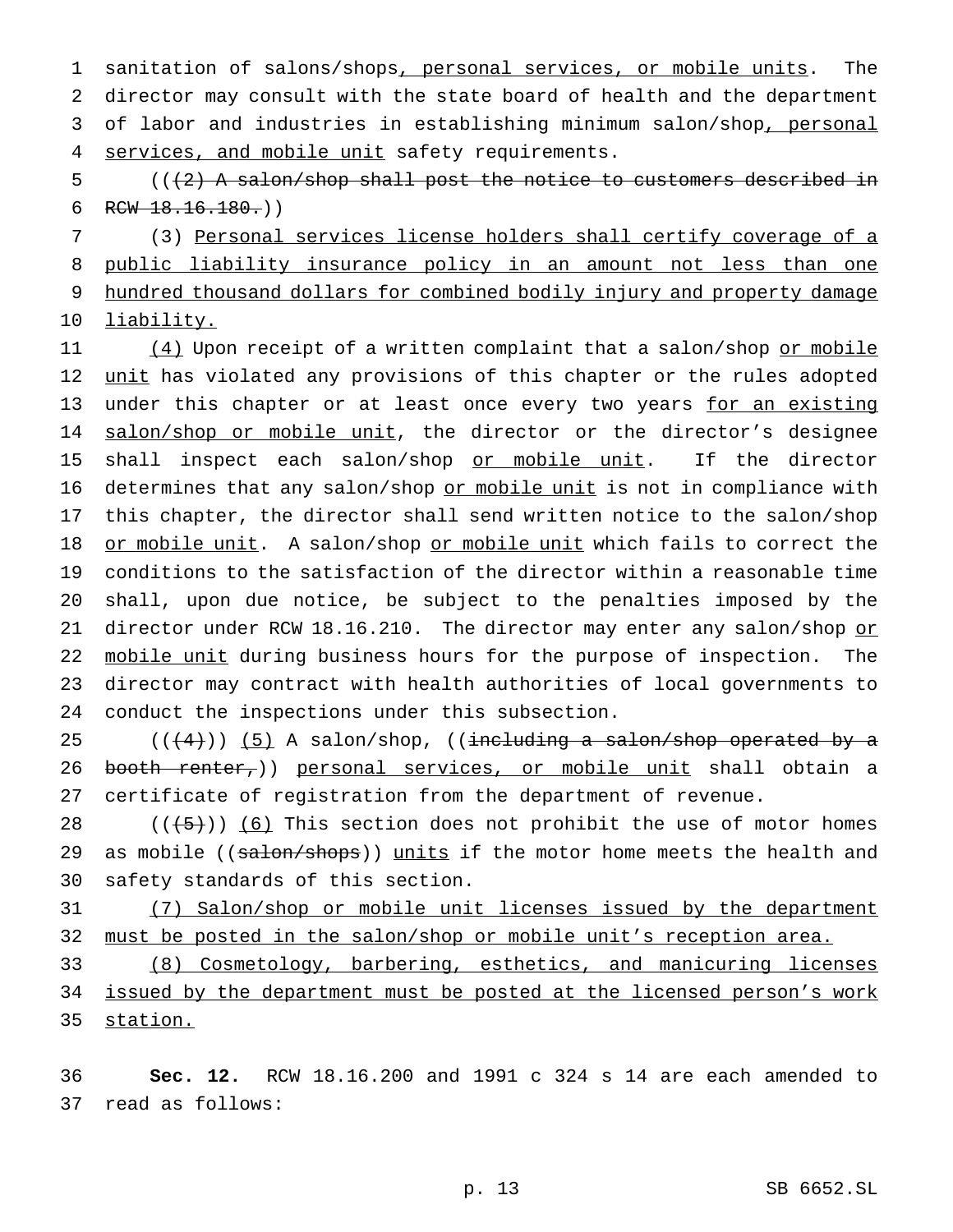Any applicant or licensee under this chapter may be subject to disciplinary action by the director if the licensee or applicant:

 (1) Has been found guilty of a crime ((related to the practice of 4 cosmetology, barbering, esthetics, manicuring, or instructing)) within the prior ten years involving moral turpitude or has been found to have violated any provision of chapter 19.86 RCW;

 (2) Has made a material misstatement or omission in connection with an original application or renewal;

(3) Has engaged in false or misleading advertising;

10 (4) Has performed services in an unsafe or unsanitary manner;

(5) Has aided and abetted unlicensed activity;

 (6) Has engaged in the commercial practice of cosmetology, 13 barbering, manicuring, or esthetics, or has instructed in or operated 14 a school, salon/shop, personal services, or mobile unit, without first 15 obtaining the license required by this chapter;

 (7) Has engaged in the commercial practice of cosmetology, 17 barbering, manicuring, or esthetics in a school;

 (8) Has not provided a safe, sanitary, and good moral environment for students and public;

(9) Has not provided records as required by this chapter;

 (10) Has not cooperated with the department in supplying records or 22 assisting in an *inspection*, investigation, or disciplinary procedure; 23  $((e^{\pi})^{\circ})$ 

24 (11) Failed to display licenses required in this chapter; or

25 (12) Has violated any provision of this chapter or any rule adopted under it.

 **Sec. 13.** RCW 18.16.210 and 1984 c 208 s 14 are each amended to read as follows:

29 If, following a hearing, the director finds that any person or an applicant or licensee has violated any provision of this chapter or any rule adopted under it, the director may impose one or more of the following penalties:

(1) Denial of a license or renewal;

(2) Revocation or suspension of a license;

(3) A fine of not more than five hundred dollars per violation;

(4) Issuance of a reprimand or letter of censure;

 (5) Placement of the licensee on probation for a fixed period of time;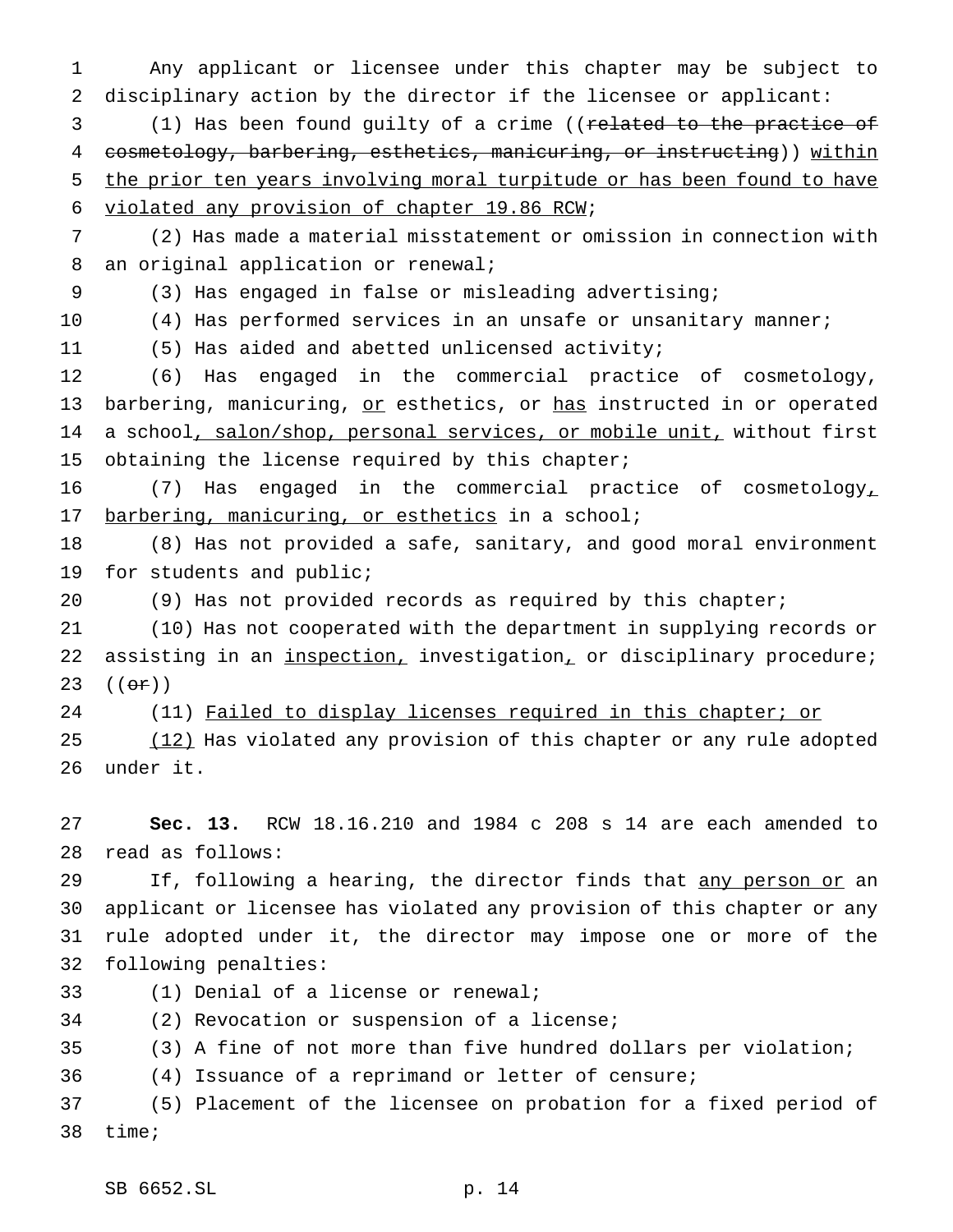(6) Restriction of the licensee's authorized scope of practice; (7) Requiring the licensee to make restitution or a refund as determined by the director to any individual injured by the violation; or

 (8) Requiring the licensee to obtain additional training or instruction.

 NEW SECTION. **Sec. 14.** A new section is added to chapter 18.16 RCW to read as follows:

 The legislature finds that the practices covered by this chapter are matters vitally affecting the public interest for the purpose of applying the consumer protection act, chapter 19.86 RCW. A violation of this chapter is not reasonable in relation to the development and preservation of business and is an unfair or deceptive act in trade or commerce and an unfair method of competition for the purpose of applying the consumer protection act, chapter 19.86 RCW.

 **Sec. 15.** RCW 18.16.240 and 1997 c 58 s 815 are each amended to read as follows:

 The department shall immediately suspend the license of a person who has been certified pursuant to RCW 74.20A.320 by the department of social and health services as a person who is not in compliance with a 21 support order ((or a residential or visitation order)). If the person has continued to meet all other requirements for reinstatement during the suspension, reissuance of the license shall be automatic upon the department's receipt of a release issued by the department of social and health services stating that the licensee is in compliance with the order.

 NEW SECTION. **Sec. 16.** A new section is added to chapter 18.16 RCW to read as follows:

 (1) Prior to July 1, 2003, cosmetology licensees may request a license in manicuring and esthetics. A license renewal fee must be paid prior to issuance of each type of license requested. After June 30, 2003, any cosmetology licensee wishing to obtain additional licenses must meet the training and examination requirements of this chapter.

 (2) Prior to July 1, 2003, students enrolled in a licensed school in an approved cosmetology curriculum may apply for the examination in